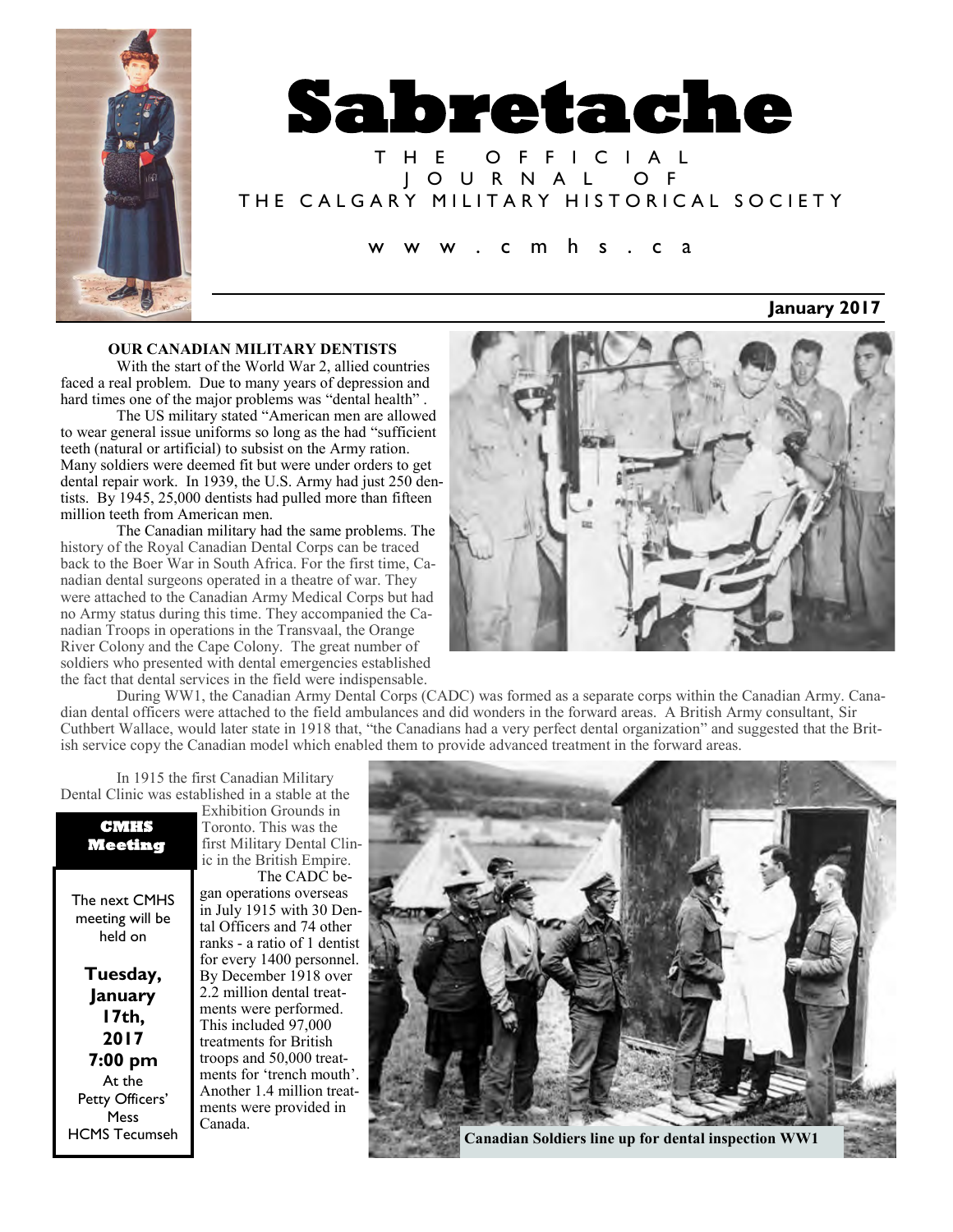#### **Sabretache**

THE OFFICIAL JOURNAL OF THE CALGARY MILITARY HISTORICAL SOCIETY The CALGARY MILITARY HISTORICAL SOCIETY is a non-profit registered society which fosters the study of the military and the police, and the heritage of Canada, the British Empire, and the world as well as the preservation of military artifacts and records. The CMHS meets once every calendar month at: Petty Officers' Mess HMCS Tecumseh 1820 - 24th Street SW Calgary AB T2T 0G6

**Notice of Next Meeting** 

The next CMHS meeting will be held on **Tuesday, January 17th 2017 19:00 (7:00 pm)**

At the Petty Officers' Mess, HMCS Tecumseh. Members are reminded that an offering of foodstuffs for the Legion Food Bank is considered your unofficial entrance fee to our regular scheduled meetings*.*

The unofficial agenda of this meeting will be:

Introduction of guests, Minutes of last meeting Correspondence, Membership report Treasurer's report, Old business / New business Break, Show & Tell The President, **Alan Ross** would like to invite everyone to remain after the meeting for an informal time of fellowship.

Between the two World Wars the Dental Corps was little more than a number of individual dental officers scattered thinly throughout the Canadian Army. In 1938 the Canadian Dental Association then successfully lobbied the Minister of National Defence to create an independent defence dental service. Subsequently the Canadian Army Dental Corps was replaced by the Canadian Dental Corps (CDC) under the command of a 'Chief Dental Officer'. The CDA nominated Doctor Frank Lott to be the Director of the new CDC and he was subsequently appointed Lieutenant Colonel and Director Dental Services. The word 'Army' was removed from the name in recognition of the tri-service role of the Dental Corps.

**World War 2-**When the Canadian Women's Army Corps was formed in 1941, the first female dental assistants were enrolled. Several hundred of these women were employed in clinics in Canada, freeing up male dental assistants for overseas service.

At the end of WWII the Canadian Dental Corps had a strength of over 5000 members, over half of whom had deployed overseas. 14 Dental Officers and 19 Dental Technicians gave their lives on active service during WWII.

The outstanding performance of the CDC during the war convinced the authorities that it should be kept alive after demobilization. In October 1946 the Canadian Army was reorganized and for the first time the dental corps became a component of the regular force. In January 1947 His Majesty King George VI granted the Royal

Warrant to the Canadian Dental Corps in recognition of outstanding service; thus, the CDC became the "Royal Canadian Dental Corps. (RCDC)

Starting in 1942, the 1,523 miles of road, named the Alaska Highway, was built by the US Army Engineers over a period of eight months. In April 1946 the 1,200 miles of gravel road in Canada was turned over to the Canadian Army for maintenance.

The first RCDC clinic was opened in Whitehorse on 8 April 1946 in a military hospital taken over from the US Army, with the task of providing dental support for all service personnel, civilian employees and dependants scattered along the Highway. In July a second team left Dawson Creek in a mobile dental clinic to provide a travelling dental service for personnel in the maintenance camps and repeater stations. Their task was all the more interesting during winter



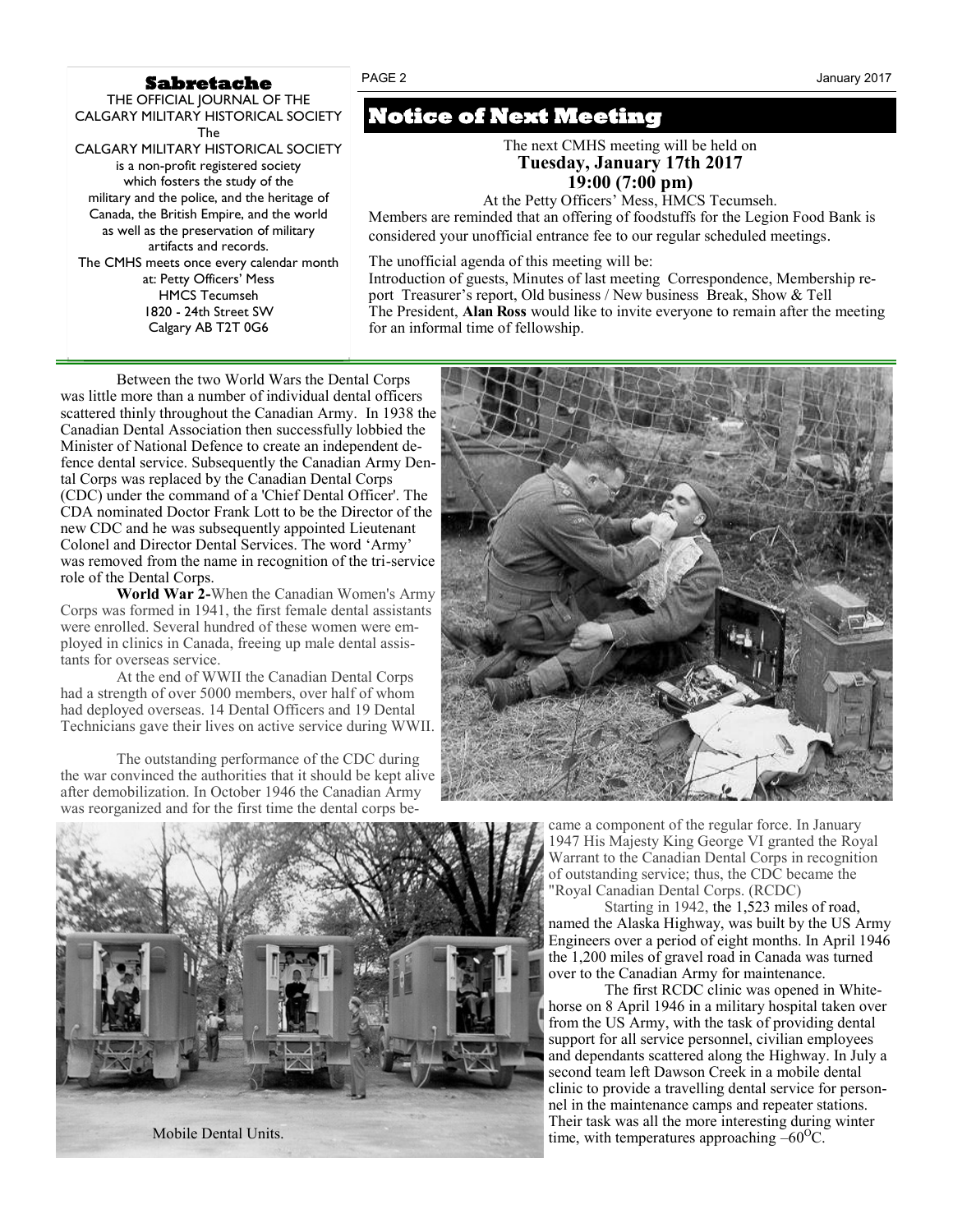# **Minutes of the last meeting**

# Minutes of the meeting of the **Calgary Military Historical Society Meeting held on December 20th, 2016 at the Petty Officer's Mess, HMCS Tecumseh**

**1. Meeting called to order** by President Alan R. at 7:06 PM. 24 members in attendance.

**2. Minutes of Previous Meeting**. Discussed and moved to be approved.

**3. Newsletter.** No revisions. Member and Historian Dave L. reports on comments in newsletter referring to questions and correspondence coming in from our web site. Believes word is getting around.

## **4. Treasures Report***.*

 Report by our Loyal Treasurer, Floyd S. Lists of monies collected from book auctions, donations etc. Listing of expenditures. Treasurer Floyd S. moves that the Treasures report be accepted as reported. Seconded by Mike C. Approved by vote of hands

## **5. Membership Report**.

Report by Floyd S. At last count, Total 37 members (2 Life, 1 Hon., 30 regular). Member ship Secretary Floyd S. moves that the Membership report be accepted as reported. Seconded by Member Mike C. Ap proved.

**6. Correspondence:** Pres. Alan Ross makes mention of a financial legacy that was emailed to the Society. Treasurer Floyd S. relates how we answered back to the questions raised and so far we have not heard anymore on the matter.

**7. Old Business.** Mike C asks about show at Hillhurst Sunnyside on March 4th. No new information yet.

**8. . New Business:—** Questions and discussion of January 20th Christmas gathering at the Horton Road Legion.

Barry E.—Reminds all of January 14th Gun Show.

Mike C.-Reminds all that Easter Gun Show papers are out.

Mike C. has discussion about travel and everyone will soon need ETA Card.

Kevin R.—discusses his website **www.thecanadiansoldier.com** 

### **9.. Break**

**10. . Draw.** Ticketmiester Dave sells tickets and distributes books to many happy members

### **11. Show and Tell:**

- John E.—discusses his travels and remarks on NEXUS problem
- Darryl.– shows a director for Victors Machine Gun and optics, Canadian Brodie helmet, and regimental crests for Cal gary Highlanders and Service Corps.
- Dave L.—Discussion and history of Chaplin McDonald WW1 uniform (summer canvas) and helmet . 85th Battalion. Also shows helmet from Chaplain Capt. H.B. Clarke.
- Bob McP.—French Medal Collection , Pre 1900 Campaign medals including Mexican Medal. Legion of Honour, Order of Liberation 1940 and Napoleon Medal (St. Helena)
- Mike C.—Shows purchased set of medals and wedge cap Boer War. Large set of medals from Dr. Maurice Person. Includes Boer War, WW1, WW2 (mentioned in despatches) Discusses his patents and inventions.

Gary S.—discusses his ventures to Glenmore Museum in search of Victoria Crosses in Calgary.

Alan Mc.—Discusses war in Congo by Irish Group. Siege of Jadotville (UN mission 1961) Unit citation for bravery and Congo Medals.

Barry E.—Dental Corp. WW1

Garret.—Button from Staffordshire Yeomanry 1850

Kevin R.—WW1 Lewis machine gun. Single strike. Discusses history and various mark-

ings on gun.

Floyd S.—Seaforth collections, Picture of Patton urinating in German River.

David G.—Boer War Medals.

**12. Adjournment:** President Alan R. calls for motion to adjourn. Member Bob Mcp. moves for adjournment. Seconded by Barry E. Motion Approved. Meeting Adjourned. 21:00



**Royal Canadian Dental Corps**